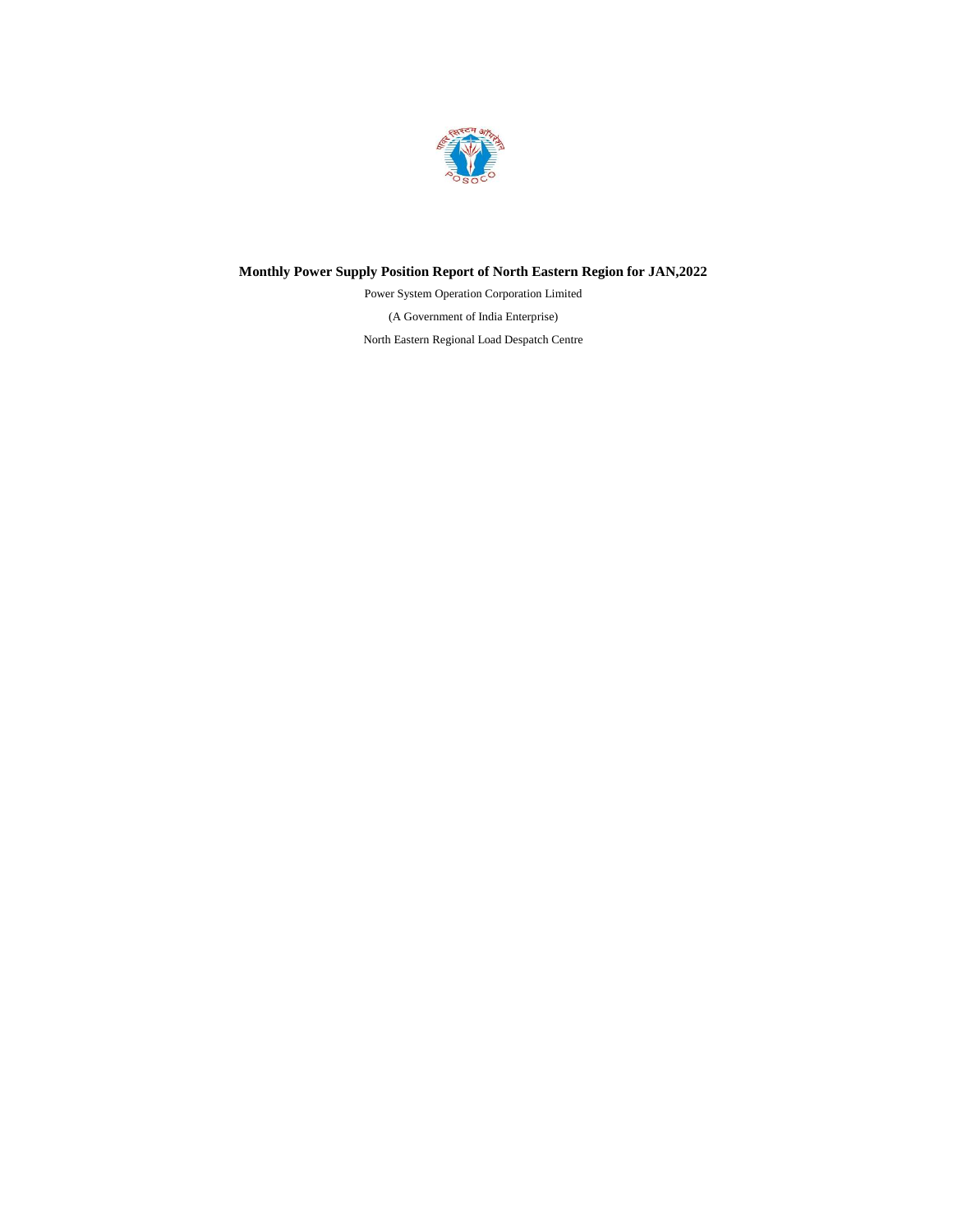| Date of Issue | <b>Revision No</b> |
|---------------|--------------------|
| 03-02-2022    |                    |
|               |                    |
|               |                    |

**Monthly Power Supply Position Report of North Eastern Region for JAN,2022**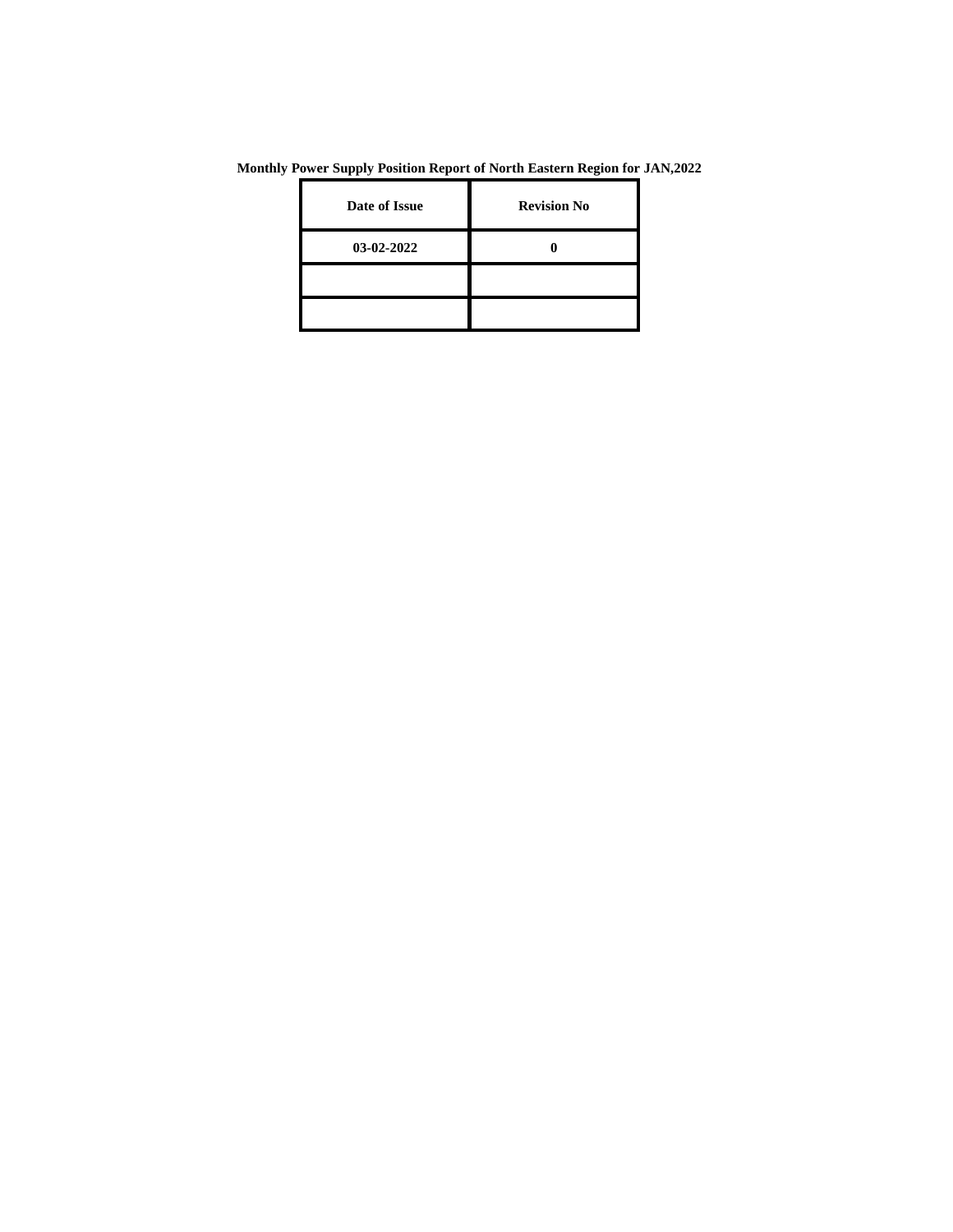## **Monthly Power Supply Position of North Eastern Region for JAN'2022**

#### **Regional Energy Generation**

| Name of                  | Hydro     |                  | Coal / Oil / Solar |                  | Gas Based (Open cycle) |                  | <b>Gas Based (Com.cycle)</b> |                               | <b>Total</b> |         |
|--------------------------|-----------|------------------|--------------------|------------------|------------------------|------------------|------------------------------|-------------------------------|--------------|---------|
| Constituents             | Gross     | Net              | Gross              | Net              | Gross                  | Net              | Gross                        | Net                           | Gross        | Net     |
| <b>A: State Sector</b>   |           |                  |                    |                  |                        |                  |                              |                               |              |         |
| <b>ARUNACHAL PRADESH</b> | 3.977     | 3.937            | $\bf{0}$           | $\bf{0}$         | $\bf{0}$               | $\bf{0}$         | $\bf{0}$                     | $\bf{0}$                      | 3.98         | 3.94    |
| <b>ASSAM</b>             | 19.62152  | 19.425           | 7.92               | 7.89             | 43.578                 | 43.143           | 88.47                        | 85.84                         | 159.59       | 156.29  |
| MEGHALAYA                | 39.691    | 39.293           | $\pmb{0}$          | $\pmb{0}$        | $\pmb{0}$              | $\boldsymbol{0}$ | $\boldsymbol{0}$             | $\pmb{0}$                     | 39.69        | 39.29   |
| <b>MIZORAM</b>           | 20.13     | 19.893           | $\pmb{0}$          | $\bf{0}$         | $\pmb{0}$              | $\boldsymbol{0}$ | $\pmb{0}$                    | $\pmb{0}$                     | 20.13        | 19.89   |
| <b>NAGALAND</b>          | 3.407     | 3.373            | $\pmb{0}$          | $\bf{0}$         | $\pmb{0}$              | $\boldsymbol{0}$ | $\boldsymbol{0}$             | $\pmb{0}$                     | 3.41         | 3.37    |
| <b>TRIPURA</b>           | 1.567     | 1.551            | 0.505              | 0.50             | 54.94                  | 54.39            | 53.85                        | 51.96                         | 110.86       | 108.41  |
|                          |           |                  |                    |                  |                        |                  |                              | <b>Total (State Sector)</b>   | 337.65       | 331.19  |
| <b>B: Central Sector</b> |           |                  |                    |                  |                        |                  |                              |                               |              |         |
| <b>NEEPCO</b>            |           |                  |                    |                  |                        |                  |                              |                               |              |         |
| <b>AGBPP</b>             | $\pmb{0}$ | $\boldsymbol{0}$ | $\boldsymbol{0}$   | $\boldsymbol{0}$ | $\pmb{0}$              | 0.00             | 144.65                       | 140.67                        | 144.65       | 140.67  |
| <b>AGTCCPP</b>           | $\bf{0}$  | $\bf{0}$         | $\pmb{0}$          | $\pmb{0}$        | $\pmb{0}$              | 0.00             | 73.02                        | 70.75                         | 73.02        | 70.75   |
| <b>DOYANG</b>            | 3.961     | 3.914            | $\pmb{0}$          | $\pmb{0}$        | $\pmb{0}$              | 0.00             | 0.00                         | 0.00                          | 3.96         | 3.91    |
| <b>KAMENG HEP</b>        | 125.817   | 124.307          | $\bf{0}$           | $\bf{0}$         | $\bf{0}$               | 0.00             | 0.00                         | 0.00                          | 125.82       | 124.31  |
| <b>KHANDONG</b>          | 4.185     | 4.134            | $\bf{0}$           | $\bf{0}$         | $\pmb{0}$              | 0.00             | 0.00                         | 0.00                          | 4.19         | 4.13    |
| <b>KOPILI</b>            | $\bf{0}$  | $\bf{0}$         | $\bf{0}$           | $\bf{0}$         | $\bf{0}$               | 0.00             | 0.00                         | 0.00                          | 0.00         | 0.00    |
| KOPILI-2                 | 0.701     | 0.693            | $\bf{0}$           | $\bf{0}$         | $\bf{0}$               | 0.00             | 0.00                         | 0.00                          | 0.70         | 0.69    |
| <b>PARE</b>              | 13.061    | 12.904           | $\bf{0}$           | $\bf{0}$         | $\bf{0}$               | 0.00             | 0.00                         | 0.00                          | 13.06        | 12.90   |
| <b>RANGANADI</b>         | 33.681    | 33.344           | $\pmb{0}$          | $\bf{0}$         | $\bf{0}$               | 0.00             | 0.00                         | 0.00                          | 33.68        | 33.34   |
| <b>NHPC</b>              |           |                  |                    |                  |                        |                  |                              |                               |              |         |
| <b>LOKTAK</b>            | 32.47     | 32.08            | 0.00               | 0.00             | 0.00                   | 0.00             | 0.00                         | 0.00                          | 32.47        | 32.08   |
| <b>NTPC</b>              |           |                  |                    |                  |                        |                  |                              |                               |              |         |
| <b>BGTPP</b>             | 0.00      | 0.00             | 270.60             | 246.25           | 0.00                   | 0.00             | 0.00                         | 0.00                          | 270.60       | 246.25  |
| <b>OTPCL</b>             |           |                  |                    |                  |                        |                  |                              |                               |              |         |
| <b>PALATANA</b>          | 0.00      | 0.00             | 0.00               | 0.00             | 0.00                   | 0.00             | 406.52                       | 393.10                        | 406.52       | 393.10  |
|                          |           |                  |                    |                  |                        |                  |                              | <b>Total (Central Sector)</b> | 1108.66      | 1062.15 |
| <b>Total NER</b>         | 302.27    | 298.85           | 279.02             | 254.63           | 98.52                  | 97.54            | 766.50                       | 742.33                        | 1446.31      | 1393.34 |

#### **Inter Regional Exchange in MU :**

|                   | Import | <b>Export</b>  |  |  |
|-------------------|--------|----------------|--|--|
| <b>NER</b> to ER  | 83.14  | 120.5          |  |  |
| <b>NER</b> to NR  | 193.29 | 14.71          |  |  |
|                   |        | Net Import(MU) |  |  |
| Net export by NER |        | 135.21         |  |  |
| Net import by NER |        | 276.43         |  |  |

## **Estimation of Energy Requirement (MU)**

| <b>Average Frequency (Hz)</b>                   | 50.003     |          |                                          |                              |                           |                  |                       |
|-------------------------------------------------|------------|----------|------------------------------------------|------------------------------|---------------------------|------------------|-----------------------|
| Name of<br><b>Constituents</b>                  | Generation | Schedule | <b>Energy drawal from grid</b><br>Drawal | <b>Energy</b><br>Consumption | Frequency<br>Correction # | Load<br>Shedding | Actual<br>Requirement |
| <b>ARUNACHAL PRADESH</b>                        | 3.94       | 76.61    | 70.78                                    | 74.72                        | $-0.007$                  | $\theta$         | 74.72                 |
| <b>ASSAM</b>                                    | 103.26     | 605.11   | 598.3                                    | 701.56                       | $-0.063$                  | $\theta$         | 701.56                |
| <b>MANIPUR</b>                                  | $\bf{0}$   | 109.35   | 104.76                                   | 104.76                       | $-0.009$                  | $\bf{0}$         | 104.76                |
| MEGHALAYA                                       | 39.29      | 183.3    | 185.63                                   | 224.92                       | $-0.02$                   | $\bf{0}$         | 224.92                |
| <b>MIZORAM</b>                                  | 19.89      | 49.43    | 42.51                                    | 62.4                         | $-0.006$                  | $\bf{0}$         | 62.4                  |
| <b>NAGALAND</b>                                 | 3.37       | 64.54    | 70.47                                    | 73.84                        | $-0.007$                  | $\bf{0}$         | 73.84                 |
| <b>TRIPURA</b> (including<br><b>BANGLADESH)</b> | 108.41     | 71.61    | 62.79                                    | 171.2                        | $-0.015$                  | $\bf{0}$         | 171.2                 |
| <b>Total (inluding Bangladesh)</b>              | 278.16     | 1159.95  | 1135.24                                  | 1413.4                       | $-0.127$                  | $\bf{0}$         | 1413.4                |

**# Freq. Correction = Consumption \* 0.03 \* ( 50 - Frequency)**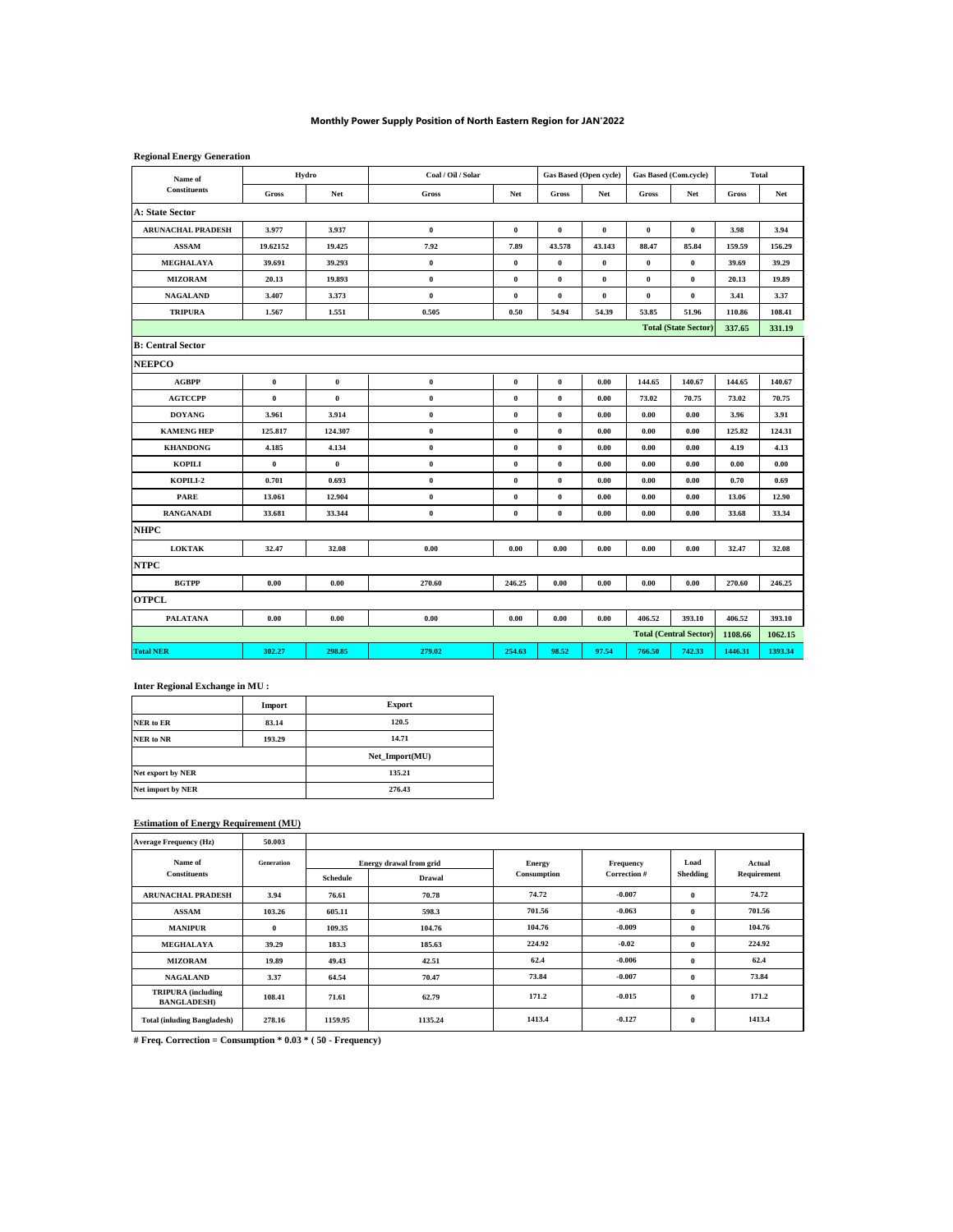#### **Monthly Power Supply Position of North Eastern Region for JAN'2022**

| <b>Constituents</b>                             | Maximu<br>m<br><b>Demand</b><br>Met (in<br>MW) | Date & Time of<br><b>Max Demand Met</b> | <b>Frequency at Max</b><br><b>Demand Met Time</b><br>(in Hz) | <b>Frequency</b><br>Correction # | <b>Load Shedding at</b><br><b>Max Demand Met</b><br>Time (in MW) | <b>Estimated Peak</b><br>Demand (in MW) at<br>50 Hz |
|-------------------------------------------------|------------------------------------------------|-----------------------------------------|--------------------------------------------------------------|----------------------------------|------------------------------------------------------------------|-----------------------------------------------------|
| <b>ARUNACHAL PRADESH</b>                        | 164                                            | At 20:15 Hrs on 31.01.22                | 49.978                                                       | 0.126                            | $\bf{0}$                                                         | 164                                                 |
| <b>ASSAM</b>                                    | 1505                                           | At 18:00 Hrs on 29.01.22                | 50.098                                                       | $-4.515$                         | $\bf{0}$                                                         | 1500                                                |
| <b>MANIPUR</b>                                  | 258                                            | At 17:45 Hrs on 31.01.22                | 50.069                                                       | $-0.542$                         | $\bf{0}$                                                         | 258                                                 |
| <b>MEGHALAYA</b>                                | 408                                            | At 18:00 Hrs on 31.01.22                | 50.107                                                       | $-1.347$                         | $\bf{0}$                                                         | 407                                                 |
| <b>MIZORAM</b>                                  | 150                                            | At 17:45 Hrs on 28.01.22                | 50.02                                                        | $-0.09$                          | 6.15                                                             | 157                                                 |
| <b>NAGALAND</b>                                 | 139                                            | At 17:30 Hrs on 18.01.22                | 50.048                                                       | $-0.208$                         | 5.7                                                              | 144                                                 |
| <b>TRIPURA (EXCLUDING</b><br><b>BANGLADESH)</b> | 224                                            | At 17:36 Hrs on 18.01.22                | 49.995                                                       | $\bf{0}$                         | $\mathbf{0}$                                                     | 224                                                 |
| <b>TRIPURA (INCLUDING</b><br><b>BANGLADESH)</b> | 347                                            | At 17:41 Hrs on 31.01.22                | 49.984                                                       | 0.208                            | $\mathbf{0}$                                                     | 347                                                 |
| <b>NER (EXCLUDING</b><br><b>BANGLADESH)</b>     | 2795                                           | At 17:58 Hrs on 29.01.22                | 50.043                                                       | -3.354                           | $\mathbf{0}$                                                     | 2791                                                |
| <b>NER (INCLUDING</b><br><b>BANGLADESH)</b>     | 2919                                           | At 17:58 Hrs on 29.01.22                | 50.043                                                       | $-3.503$                         | $\bf{0}$                                                         | 2916                                                |

## **Estimation of Peak Demand (MW)**

**'# Freq. Correction = Demand Met \* 0.03 \* (50 - Frequency)**

# **Requirement Vs Availability in the Region**

|                                              |                                                      | Energy requirement (in MU) at 50 Hz | Peak Requirement (in MW) at 50 Hz |                            |               |               |           |                         |  |  |  |  |
|----------------------------------------------|------------------------------------------------------|-------------------------------------|-----------------------------------|----------------------------|---------------|---------------|-----------|-------------------------|--|--|--|--|
| <b>Constituents</b>                          | Availability & Load Shedding at prevailing frequency |                                     |                                   |                            |               |               |           |                         |  |  |  |  |
|                                              | Requirement                                          | <b>Availability</b>                 | <b>Shortfall</b>                  | <b>Shortfall</b><br>$(\%)$ | <b>Demand</b> | Demand<br>Met | Shortfall | <b>Shortfall</b><br>(%) |  |  |  |  |
| <b>Arunachal Pradesh</b>                     | 74.72                                                | 74.72                               | $\bf{0}$                          | $\bf{0}$                   | 164           | 164           | $\bf{0}$  | $\bf{0}$                |  |  |  |  |
| Assam                                        | 701.56                                               | 701.56                              | $\bf{0}$                          | $\bf{0}$                   | 1505          | 1505          | $\bf{0}$  | $\bf{0}$                |  |  |  |  |
| <b>Manipur</b>                               | 104.76                                               | 104.76                              | $\mathbf{0}$                      | $\bf{0}$                   | 258           | 258           | $\bf{0}$  | $\bf{0}$                |  |  |  |  |
| Meghalaya                                    | 224.92                                               | 224.92                              | $\mathbf{0}$                      | $\bf{0}$                   | 408           | 408           | $\bf{0}$  | $\bf{0}$                |  |  |  |  |
| <b>Mizoram</b>                               | 62.4                                                 | 62.4                                | $\bf{0}$                          | $\bf{0}$                   | 157           | 150           | 6         | 3.93                    |  |  |  |  |
| Nagaland                                     | 73.84                                                | 73.84                               | $\bf{0}$                          | $\bf{0}$                   | 145           | 139           | 6         | 3.94                    |  |  |  |  |
| <b>Tripura</b> (excluding<br>Bangladesh)     | 108.88                                               | 108.88                              | $\bf{0}$                          | $\bf{0}$                   | 224           | 224           | $\bf{0}$  | $\bf{0}$                |  |  |  |  |
| <b>Tripura</b> (including<br>Bangladesh)     | 171.2                                                | 171.09                              | $\bf{0}$                          | $\bf{0}$                   | 347           | 347           | $\bf{0}$  | $\bf{0}$                |  |  |  |  |
| <b>NER</b> (excluding<br>Bangladesh)         | 1351.08                                              | 1351.08                             | $\mathbf{0}$                      | $\Omega$                   | 2795          | 2795          | $\bf{0}$  | $\bf{0}$                |  |  |  |  |
| <b>NER</b> (including<br><b>Bangladesh</b> ) | 1413.4                                               | 1413.29                             | 0.11                              | 0.008                      | 2919          | 2919          | $\bf{0}$  | $\bf{0}$                |  |  |  |  |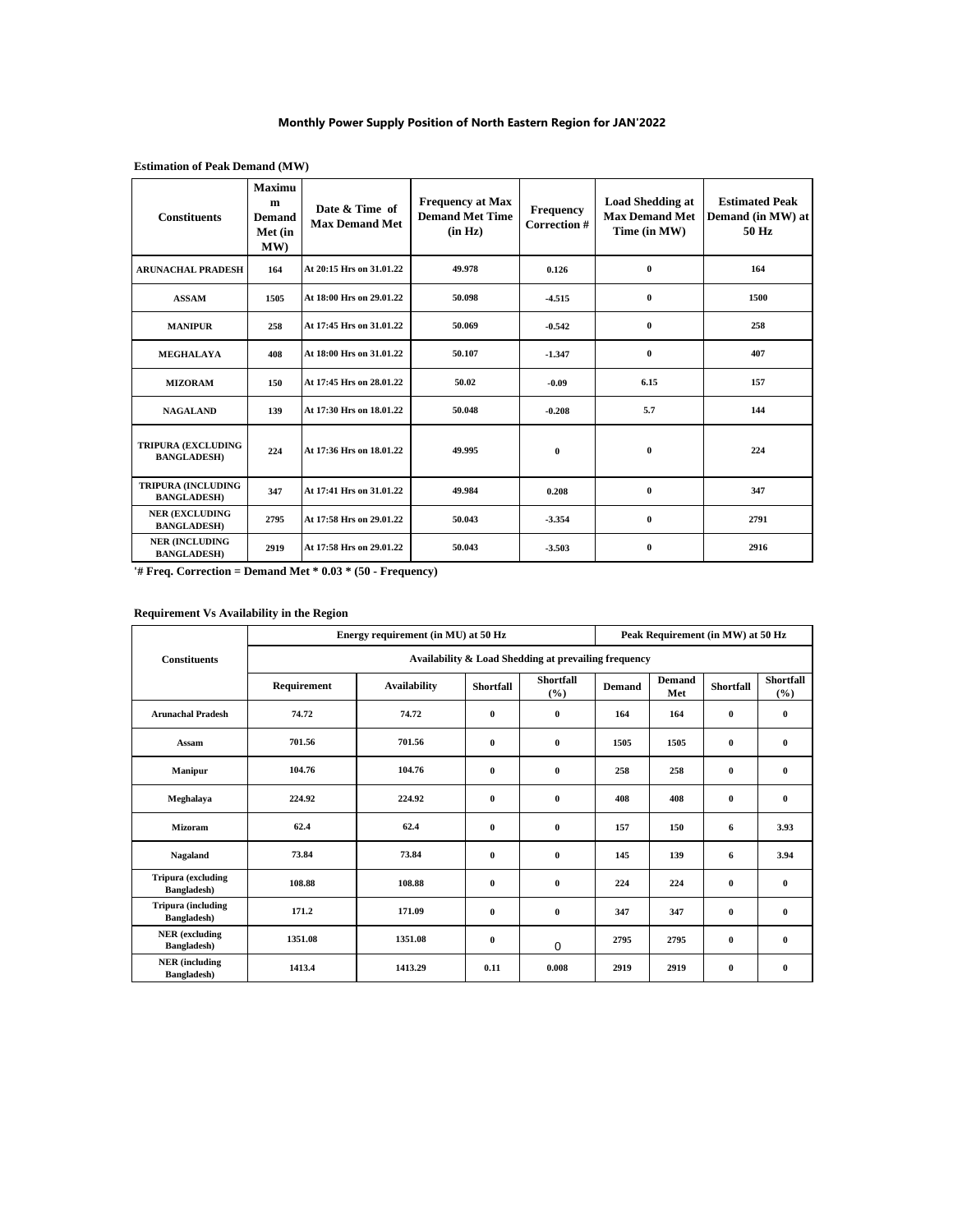# **Monthly Non Coventional and Coventional Generation of North Eastern Region**

## **NON CONVENTIONAL**

| <b>SL</b><br>NO.        | <b>GENERATING</b><br><b>STATION</b> | <b>INSTALLED</b><br><b>CAPACITY (MW)</b> |                         | <b>TYPE</b>  | <b>GROSS GENERATION</b><br><b>IN MU</b> | <b>NET GENERATION IN</b><br>MU |
|-------------------------|-------------------------------------|------------------------------------------|-------------------------|--------------|-----------------------------------------|--------------------------------|
|                         | <b>ARUNACHAL PRADESH</b>            |                                          |                         |              |                                         |                                |
| $\mathbf 1$             | <b>DIKSHI</b>                       | $8*3$                                    | 24                      | Hydro        | 3.977                                   | 3.937                          |
| <b>ASSAM</b>            |                                     |                                          |                         |              |                                         |                                |
| $\mathbf{1}$            | <b>CHAMPAVATI / HHPCPL</b>          | $2*2$                                    | $\overline{\bf{4}}$     | Hydro        | 0.604                                   | 0.597                          |
| 1                       | Myntreng                            | $1.5*2$                                  | $\overline{\mathbf{3}}$ | Hydro        | 2.053                                   | 2.033                          |
| $\overline{2}$          | Suryatap                            | $5*1$                                    | 5                       | Solar        | 0.535                                   | 0.53                           |
| $\overline{\mathbf{4}}$ | <b>Azure Solar Rowta</b>            | $25*1$                                   | 25                      | Solar        | 4.032                                   | 4.022                          |
| 5                       | <b>Azure Solar Boko</b>             | $25*1$                                   | 25                      | Solar        | 2.134                                   | 2.120                          |
| 6                       | <b>Azure Solar_Nagaon</b>           | $15*1$                                   | 15                      | Solar        | 1.220                                   | 1.214                          |
|                         | <b>MEGHALAYA</b>                    |                                          |                         |              |                                         |                                |
| $\mathbf{1}$            | Sonapani                            | $1.5*1$                                  | 1.5                     | Hydro        | 0.366                                   | 0.362                          |
| $\overline{2}$          | <b>Umiam Stage II</b>               | $10*2$                                   | 20                      | Hydro        | 3.626                                   | 3.59                           |
| $\overline{\mathbf{3}}$ | Umtru                               | $2.80*4$                                 | 11.2                    | Hydro        | $\boldsymbol{0}$                        | $\bf{0}$                       |
|                         | <b>MIZORAM</b>                      |                                          |                         |              |                                         |                                |
| $\mathbf{1}$            | Serlui B                            | $3*4$                                    | 12                      | Hydro        | 2.404                                   | 2.38                           |
|                         | <b>NAGALAND</b>                     |                                          |                         |              |                                         |                                |
| $\mathbf{1}$            | Likimro                             | $8*3$                                    | 24                      | Hydro        | 3.407                                   | 3.373                          |
|                         | <b>TRIPURA</b>                      |                                          |                         |              |                                         |                                |
| 1                       | Gumti                               | 5*3                                      | 15                      | Hydro        | 1.567                                   | 1.551                          |
| $\overline{2}$          | <b>Monarchak Solar</b>              | $5*1$                                    | 5                       | Solar        | 0.505                                   | 0.5                            |
|                         |                                     |                                          |                         | <b>TOTAL</b> | 26.429                                  | 26.209                         |

## **CONVENTIONAL**

| <b>SL</b><br>NO. | <b>GENERATING</b><br><b>STATION</b> | <b>INSTALLED</b><br><b>CAPACITY (MW)</b> |      | <b>TYPE</b>               | <b>GROSS GENERATION</b><br><b>IN MU</b> | <b>NET GENERATION IN</b><br>MU |
|------------------|-------------------------------------|------------------------------------------|------|---------------------------|-----------------------------------------|--------------------------------|
| <b>ASSAM</b>     |                                     |                                          |      |                           |                                         |                                |
| 1                | Karbi Langpi                        | 50*2                                     | 100  | Hydro                     | 16.965                                  | 16.795                         |
| $\mathbf{2}$     | <b>NRPP</b>                         | $63*1+37*1$                              | 100  | <b>Combined Cycle Gas</b> | 48.99                                   | 46.880                         |
| 3                | <b>LRPP</b>                         | $10*7$                                   | 70   | <b>Open Cycle Gas</b>     | 43.578                                  | 43.143                         |
| 4                | <b>LTPS</b>                         | $20*3 + 37.2*1$                          | 97.2 | Gas                       | 28.074                                  | 27.902                         |
| 5                | <b>NTPS</b>                         | $21*2 + 11*1 + 24*1$<br>$+22.5*1$        | 99.5 | Gas                       | 11.399                                  | 11.057                         |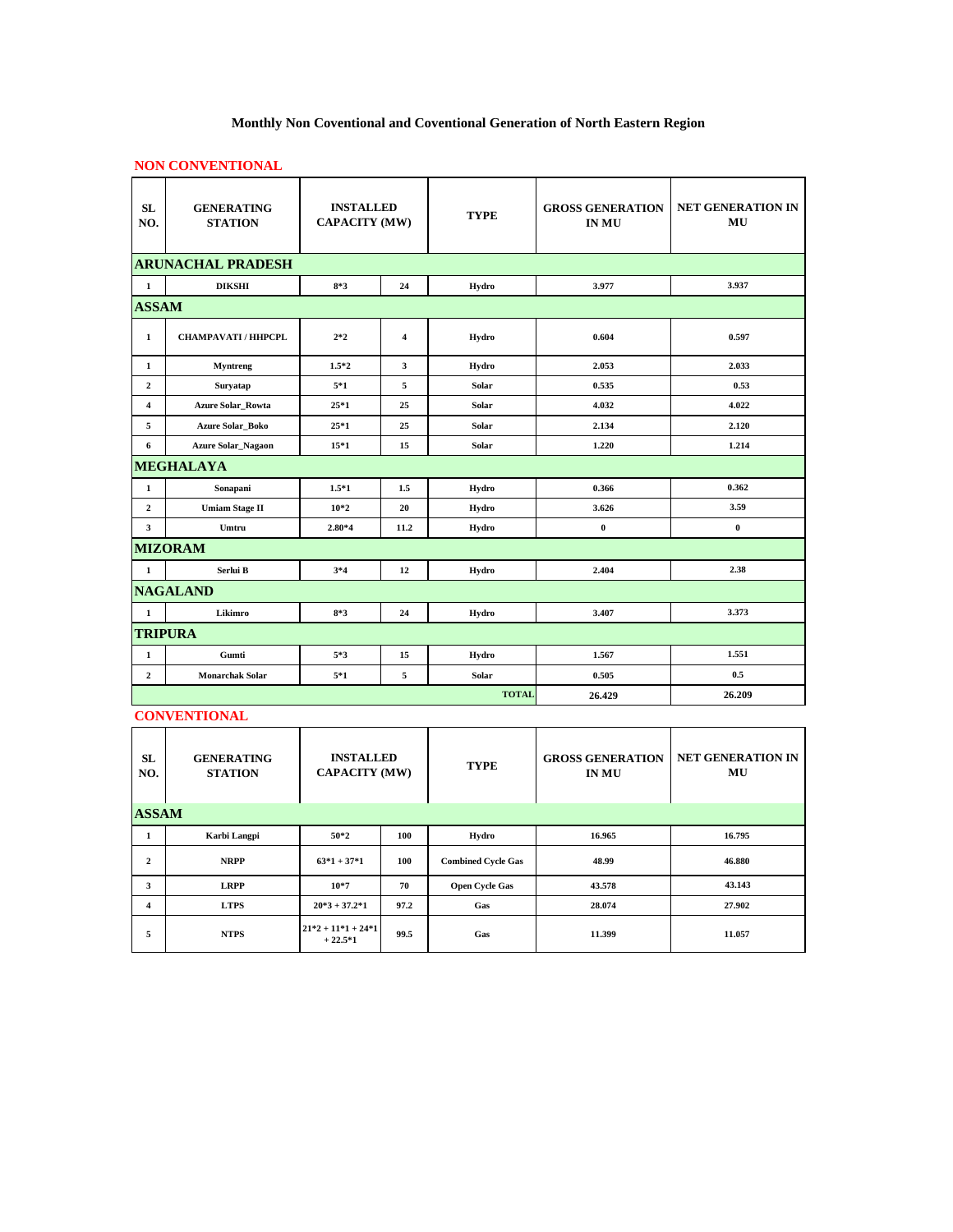|                         | <b>MEGHALAYA</b>          |                          |       |                       |           |                  |
|-------------------------|---------------------------|--------------------------|-------|-----------------------|-----------|------------------|
| $\mathbf{1}$            | Lakroh                    | $1.5*1$                  | 1.5   | Hydro                 | $\pmb{0}$ | $\boldsymbol{0}$ |
| $\mathbf{2}$            | Myntdu Leshka             | 42*3                     | 126   | Hydro                 | 2.074     | 2.053            |
| 3                       | New Umtru                 | $20*2$                   | 40    | Hydro                 | 8.938     | 8.848            |
| 4                       | <b>Umiam Stage I</b>      | $9*4$                    | 36    | Hydro                 | 7.03      | 6.96             |
| 5                       | <b>Umiam Stage III</b>    | $30*2$                   | 60    | Hydro                 | 8.777     | 8.689            |
| 6                       | <b>Umiam Stage IV</b>     | $30*2$                   | 60    | Hydro                 | 8.88      | 8.791            |
| $\pmb{7}$               | Adhunik                   | $25*1$                   | 25    | Coal                  | $\pmb{0}$ | $\pmb{0}$        |
| 8                       | $\bf MPI$                 | $8*1+43.15*1$            | 51.15 | Coal                  | $\pmb{0}$ | $\bf{0}$         |
| 9                       | <b>Maithan Alloys Ltd</b> | $15*1$                   | 15    | Coal                  | $\pmb{0}$ | $\bf{0}$         |
| 10                      | <b>Shyam Century</b>      | 13.8*1                   | 13.8  | Coal                  | $\bf{0}$  | $\bf{0}$         |
|                         | <b>MIZORAM</b>            |                          |       |                       |           |                  |
| $\mathbf{1}$            | <b>Bairabi</b>            | $5.73*4+1*17.35$         | 40.27 | Oil                   | $\pmb{0}$ | $\pmb{0}$        |
| $\overline{2}$          | <b>TURIAL</b>             | $30*2$                   | 60    | Hydro                 | 17.726    | 17.513           |
|                         | TRIPURA                   |                          |       |                       |           |                  |
| $\mathbf 1$             | <b>Baramura</b>           | $5*2+7*1+21*2$           | 59    | Open Cycle Gas        | 27.046    | 26.776           |
| $\overline{2}$          | Rokhia                    | $8*6+21*3$               | 111   | <b>Open Cycle Gas</b> | 27.895    | 27.616           |
| 3                       | <b>MONARCHAK GAS</b>      | $65.42*1 + 35.58*1$      | 101   | Gas                   | 53.848    | 51.963           |
| <b>NEEPCO</b>           |                           |                          |       |                       |           |                  |
| 1                       | <b>DOYANG</b>             | $25*3$                   | 75    | Hydro                 | 3.961     | 3.914            |
| 2                       | <b>KAMENG</b>             | 150*2                    | 300   | Hydro                 | 125.817   | 124.307          |
| $\mathbf{3}$            | <b>KHANDONG</b>           | $25*2$                   | 50    | Hydro                 | 4.185     | 4.134            |
| $\overline{\mathbf{4}}$ | <b>KOPILI</b>             | $50*4$                   | 200   | Hydro                 | $\pmb{0}$ | $\bf{0}$         |
| 5                       | KOPILI STG II             | $25*1$                   | 25    | Hydro                 | 0.701     | 0.693            |
| 6                       | <b>PARE</b>               | 55*2                     | 110   | Hydro                 | 13.061    | 12.904           |
| $\overline{7}$          | <b>RANGANADI</b>          | 135*3                    | 405   | Hydro                 | 33.681    | 33.344           |
| 8                       | <b>AGBPP</b>              | $33.5*6 + 30*3$          | 291   | Gas                   | 144.648   | 140.67           |
| 9                       | <b>AGTCCPP</b>            | $21*4 + 25.5*2$          | 135   | Gas                   | 73.018    | 70.754           |
| <b>NHPC</b>             |                           |                          |       |                       |           |                  |
| 1                       | <b>LOKTAK</b>             | $35*3$                   | 105   | Hydro                 | 32.469    | 32.079           |
| <b>OTPCL</b>            |                           |                          |       |                       |           |                  |
| 1                       | <b>PALATANA</b>           | $232.39*2 +$<br>130.91*2 | 726.6 | Gas                   | 406.52    | 393.104          |
| <b>NTPC</b>             |                           |                          |       |                       |           |                  |
| $\mathbf{1}$            | <b>BGTPP</b>              | 250*3                    | 750   | Coal                  | 270.599   | 246.245          |
|                         |                           |                          |       | <b>TOTAL</b>          | 1419.88   | 1367.13          |